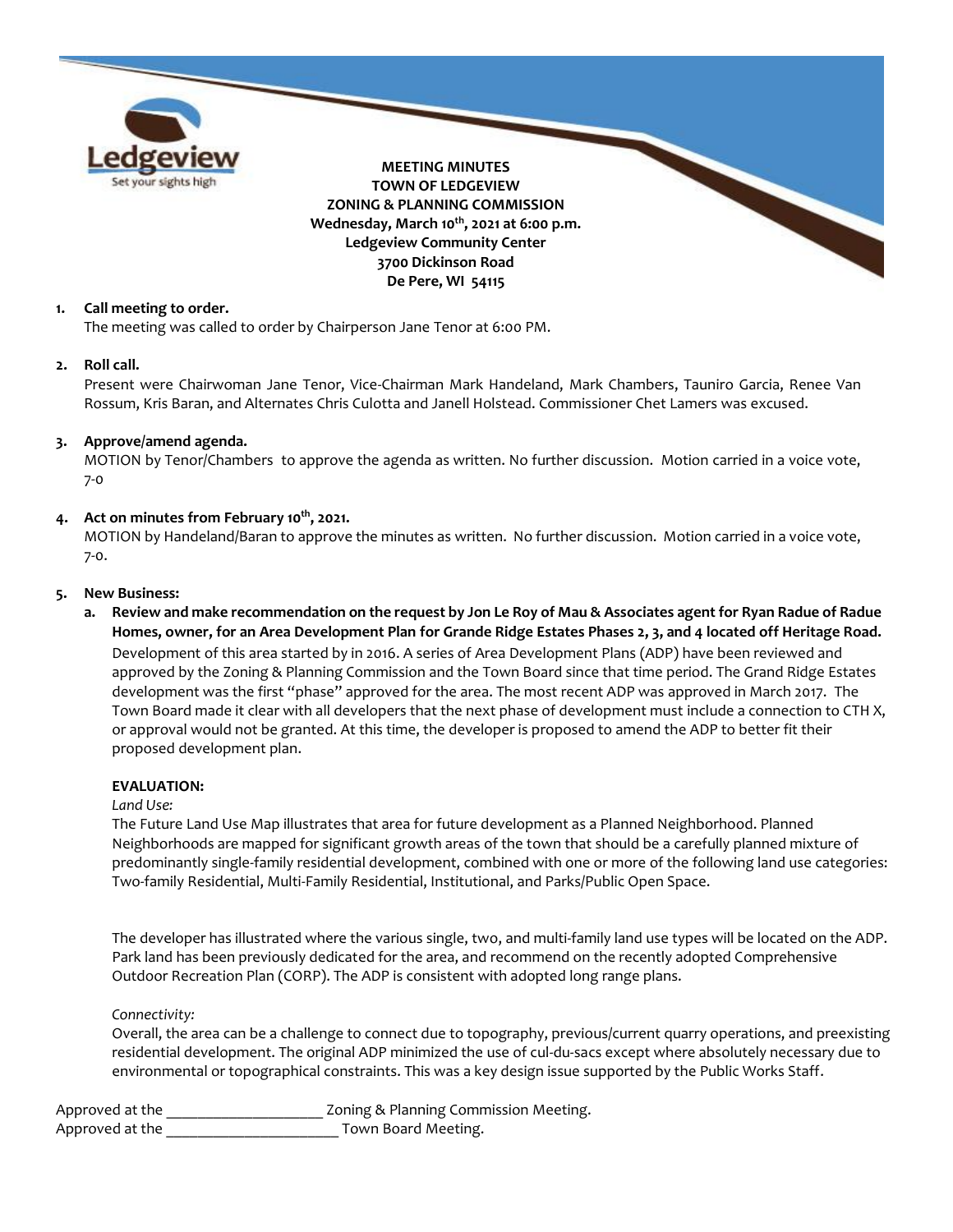The proposed ADP replaces some streets with new cul-de-sacs at the center of the development area. The developer wants much large lots sizes to take advantage of the of views provided by the topography. Staff is opposed to the culde-sacs. Zoning & Planning discussion was the use of cul-de-sacs was appropriate given the topographic constraints for the property and the confirmation from the developer that a connection to CTH X would occur immediately.

Potential roadways are properly "stubbed" to provide the opportunity for future access to Scenic Drive and to Heritage Heights Drive. These paper streets will enable future connection should the Board decide these roadways should be constructed. There is no timing expressed for the roadways, but the Town would require the dedication of right-of-way consistent with the Official Map. Staff has heard from some neighboring property owners who are opposed to an interconnected network of streets.

### *Phasing:*

Phase 1 was Grande Ridge Estates off of Oak Ridge Circle. Phase 2 will be the development of the center of the ADP area along with a connection to CTH X. Timing of future phases in not known.

There was extensive discussion on the proposed ADP. While concerns of the with the Town Staff were evaluated, the Zoning & Planning Commission felt the immediate connection to CTH X was a priority, and felt the use of cul-de-sacs were need to avoid streets with very steep slopes.

MOTION by Handeland/Van Rossum to recommend approval of the Area Development Plan as presented. No further discussion. Motion carried in a voice vote, 7-0.

## **b. Review and make recommendation on the request by Steve Bieda of Mau & Associates agent for owners Roger and Beverly De Noble for a Zoning Change Application on parcel D-272, 4075 Hidden Valley Lane, from A-2 Agricultural to R-R Rural Residential.**

The petitioner is requesting to rezone the 3 acres of the parent parcels from A-2, Agricultural to R-R, Rural Residential District for a future land division. This rezone accompanies a 2 lot and 1 outlot Certified Survey Map (CSM). The remaining 10-acre parcel will continue to be zoned A-2.

The lands in the area are currently used for rural residential homes, tilled farmland, and private aviation (grass landing strip). The property and the surrounding area has some single-family residences. The lands are suitable for low-density residential uses as permitted under the existing zoning classification.

This area of Town is starting to experience the gradual conversion of land from vacant and agricultural operations to new rural residential development. While this area is zoned A-2, Agricultural, it was developed long ago for rural residential development. Until a change to the Zoning Code are few years ago, the A-2 District allowed for 1.5-acre minimum lot sizes consistent with the rural residential district. The trend for development in this area has been the conversion of larger (> 5 acres) rural residential estate and agricultural lots (similar to the subject property) to smaller rural residential properties. Due to minimum lot area standards in the R-R district of 60,000 SF and minimum lot frontage of 150', the Certified Survey Map cannot be approved as proposed without a zoning change.

The Town's adopted Comprehensive Plan illustrates the property for future Rural Residential land use as a result of previous development in the area and the lack of public utilities. The proposed rezone and land division is consistent with the adopted plan.

Based on an evaluation of the key "findings of fact" addressed above, the recommendation is that the Plan Commission recommend approval to the Town Board for the following reasons:

- 1. The proposed rezoning from A-2 to R-R is consistent with the current zoning and development trends in the area.
- 2. The lands are suitable for low density rural residential development.
- **3.** The proposed zoning district conforms to the goals and the land use illustrated on the Future Land Use Map of the adopted Comprehensive Plan.
- **4.** The rezone is conditioned upon the approval and recording of the two lot Certified Survey Map.

| Approved at the | Zoning & Planning Commission Meeting. |
|-----------------|---------------------------------------|
| Approved at the | Town Board Meeting.                   |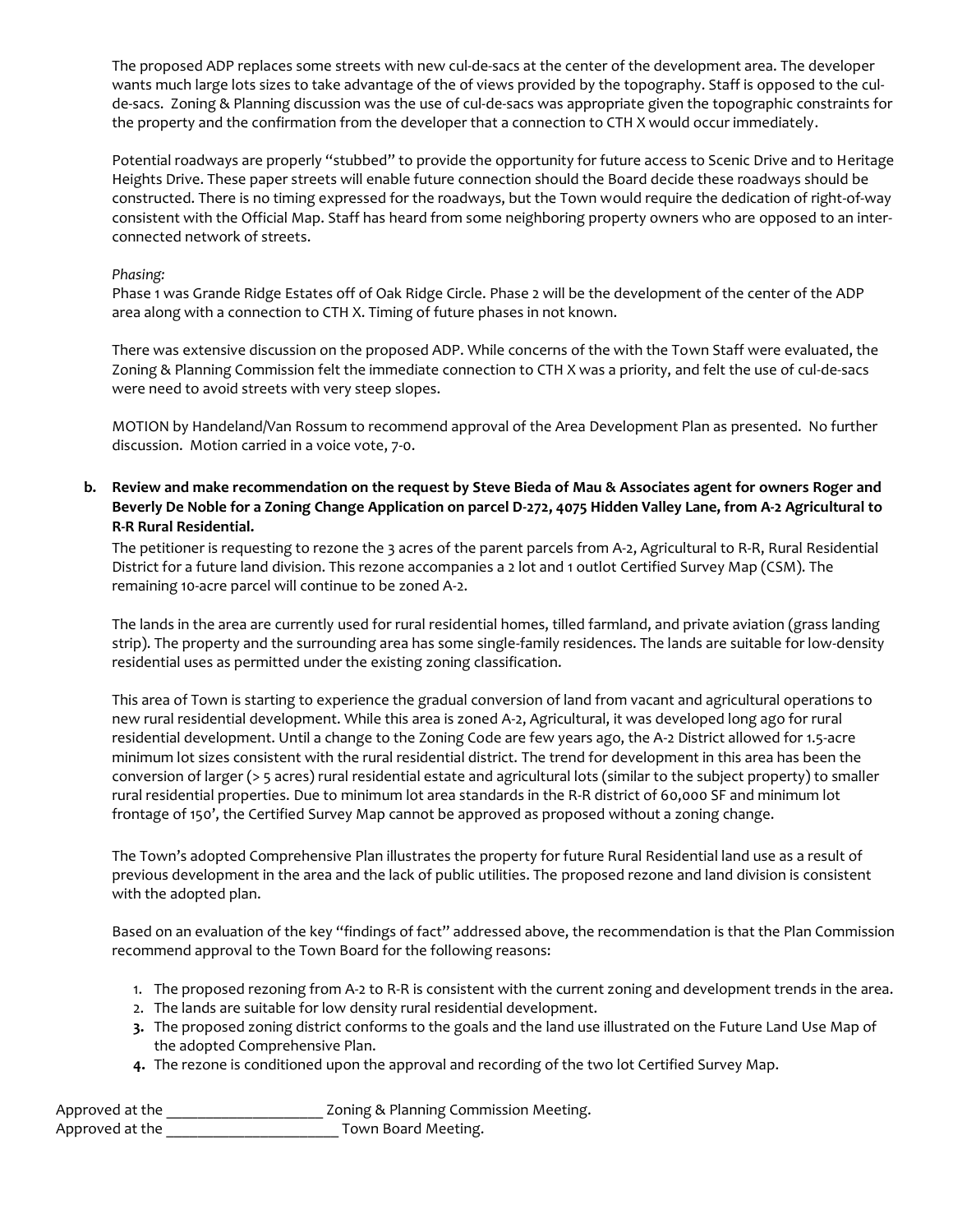MOTION by Van Rossum/Garcia to approve the rezone with conditions. No further discussion. Motion carried in a voice vote, 7-0.

# **c. Review and make recommendation on the request by Steve Bieda of Mau & Associates agent for owners Roger and Beverly De Noble for a Certified Survey Map Application on parcel D-272, 4075 Hidden Valley Lane, creating two lots and one Outlot.**

The petitioner is requesting the approval of a CSM (Certified Survey Map) for the subdivide the existing 13.06-acre parcel into two Lots and one Outlot. The land is currently A-2, Agricultural, and a rezone petition from to R-1 accompanies the CSM.

An ADP (Area Development Plan) for the property has been provided for review and approval. The ADP illustrates a future right-of-way dedication to provide an east/west connection of Fascination Court to Hidden Valley Lane. As this area is not served by municipal utilities and is not expected to be any time soon, development of Lot 2 is not expected for some time. If Lot 2 were to subdivide in the future, dedication of the right-of-way would be required.

The proposed CSM meet the requirements of their proposed zoning districts. Required building setbacks for lots without curb and gutter are 35-feet from the right-of-way. The existing residence on Lot 1 is currently encroaching on the public right-of-way, and this will not change. The accessory structures on Lot 1 comply with the front setback requirement. All lots will access Hidden Valley Lane. Additional access to Fascination Court is available for Lot 2. No additional right-of-way vacation is needed. A 12-foot utility easement along Hidden Valley Lane and Fascination Court is provided.

Proposed Lot 1 (containing the residence) will retain two accessory structures totaling ~2,985 SF. The size of accessory structures are provided by the petitioner's surveyor. Lot 2 will contain no accessory structures. This does not meet the requirements of the zoning district. The petitioner has the following options to come into compliance with the zoning district:

- 1. Not conduct the land division for the property.
- 2. Raze additional accessory structures to comply with the square footage and number requirements.
- 3. Petition the Board of Appeals for a variance to the maximum accessory structure size allowed requirements.

Increasing the size of Lot 1 to comply with the accessory structure requirements would result in Lot 2 not meeting the minimum size requirements for the A-2 District.

The recommendation to Zoning & Planning is approval of the Certified Survey Map and accompanying Area Development Plan to the Board conditioned upon:

- 1. Approval of the rezone petition for parcel D-272 to Rural Residential.
- 2. Future subdivision of either Lot 1 or Lot 2 shall require the dedication of the ROW connection Fascination Court to Hidden Valley Lane as depicted on the ADP.
- 3. Add a notation to the CSM stating "*All development on Lot 1 and Lot 2, including future subdivision of said land, will be required to connect to municipal utilities within 12 months of availability."*
- 4. Land division to comply with the regulations of Section 135-11(G)(2), specifying the aggregate amount (area) of accessory structures on Lot 1, unless a variance or exception to the Code is approved by the Board of Appeals.
- 5. Any technical corrections required by the Town Engineer or Brown County must be addressed prior to Town signature of the CSM.

MOTION by Chambers/Handeland to recommend approval with conditions. No further discussion. Motion carried in a voice vote, 7-0.

# **d. Review and make recommendation on the Town of Ledgeview Official Map.**

This is an annual action to update the Official Map to reflect the street additions through December 31, 2020.

Approved at the \_\_\_\_\_\_\_\_\_\_\_\_\_\_\_\_\_\_\_\_\_\_\_\_ Zoning & Planning Commission Meeting. Approved at the \_\_\_\_\_\_\_\_\_\_\_\_\_\_\_\_\_\_\_\_\_\_\_\_\_\_\_\_\_ Town Board Meeting.